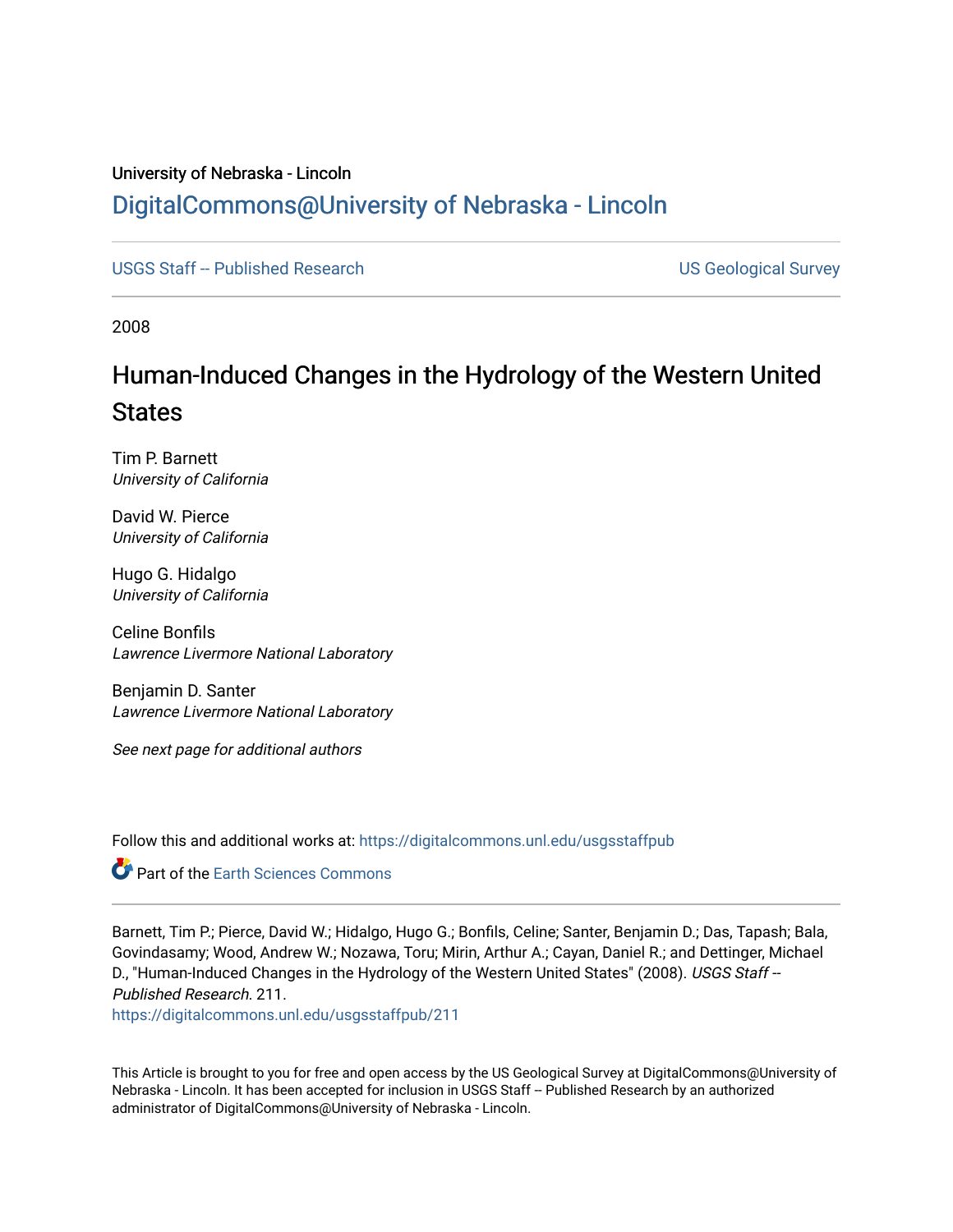### Authors

Tim P. Barnett, David W. Pierce, Hugo G. Hidalgo, Celine Bonfils, Benjamin D. Santer, Tapash Das, Govindasamy Bala, Andrew W. Wood, Toru Nozawa, Arthur A. Mirin, Daniel R. Cayan, and Michael D. Dettinger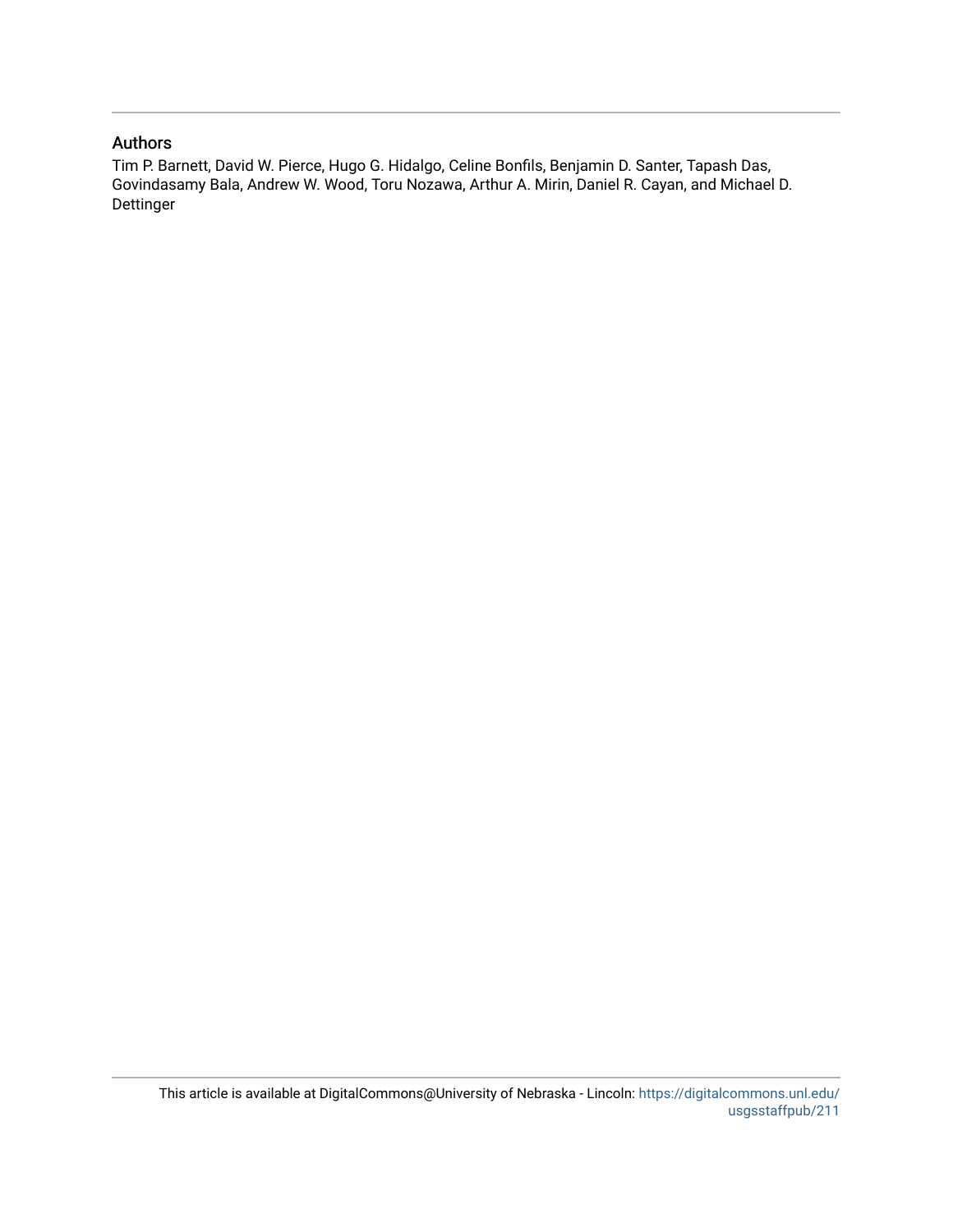# Human-Induced Changes in the Hydrology of the Western United States

Tim P. Barnett, $^{1\star}$  David W. Pierce, $^{1}$  Hugo G. Hidalgo, $^{1}$  Celine Bonfils, $^{2}$ Benjamin D. Santer,<sup>2</sup> Tapash Das,<sup>1</sup> Govindasamy Bala,<sup>2</sup> Andrew W. Wood,<sup>3</sup> Toru Nozawa,<sup>4</sup> Arthur A. Mirin,<sup>2</sup> Daniel R. Cayan,<sup>1,5</sup> Michael D. Dettinger<sup>1,5</sup>

Observations have shown that the hydrological cycle of the western United States changed significantly over the last half of the 20th century. We present a regional, multivariable climate change detection and attribution study, using a high-resolution hydrologic model forced by global climate models, focusing on the changes that have already affected this primarily arid region with a large and growing population. The results show that up to 60% of the climate-related trends of river flow, winter air temperature, and snow pack between 1950 and 1999 are human-induced. These results are robust to perturbation of study variates and methods. They portend, in conjunction with previous work, a coming crisis in water supply for the western United States.

**W**ater is perhaps the most precious nat-<br>states. Numerous studies indicate the<br>hydrology of this region is changing in ways that ural commodity in the western United States. Numerous studies indicate the hydrology of this region is changing in ways that will have a negative impact on the region  $(1-3)$ . Between 1950 and 1999 there was a shift in the character of mountain precipitation, with more winter precipitation falling as rain instead of snow  $(2, 4, 5)$ , earlier snow melt  $(4, 6)$ , and associated changes in river flow  $(7-10)$ . In the latter case, the river flow experiences relative increases in the spring and relative decreases in the summer months. These effects go along with a warming over most of the region that has exacerbated these drier summer conditions (5, 8, 11).

The west naturally undergoes multidecadal fluctuations between wet and dry periods (12). If drying from natural climate variability is the cause of the current changes, a subsequent wet period will likely restore the hydrological cycle to its former state. But global and regional climate models forced by anthropogenic pollutants suggest that human influences could have caused the shifts in hydrology  $(2, 13-15)$ . If so, these changes are highly likely to accelerate, making modifications to the water infrastructure of the western United States a virtual necessity.

Here, we demonstrate statistically that the majority of the observed low-frequency changes in the hydrological cycle (river flow, temperature, and snow pack) over the western United States from 1950 to 1999 are due to humancaused climate changes from greenhouse gases and aerosols. This result is obtained by evaluating a combination of global climate and regional hydrologic models, together with sophisticated data analysis. We use a multivariable detection and attribution (D&A) methodology  $(16–18)$  to show that the simultaneous hydroclimatic changes observed already differ significantly in length and strength from trends expected as a result of natural variability (detection) and differ in the specific ways expected of human-induced effects (attribution). Focusing on the hydrological cycle allows us to assess the origins of the most relevant climate change impacts in this waterlimited region.

We investigated simultaneous changes from 1950 to 1999 (19) in snow pack (snow water equivalent or SWE), the timing of runoff of the major western rivers, and average January through March daily minimum temperature (JFM  $T_{\text{min}}$ ) in the mountainous regions of the western United States (20). These three variates arguably are among the most important metrics of the western hydrological cycle. By using the multivariable approach, we obtain a greater signal-to-noise (S/N) ratio than from univariate D&A alone (see below).

The SWE data are normalized by Octoberto-March precipitation (P) to reduce variability from heavy- or light-precipitation years. Observed SWE/P and temperature were averaged over each of nine western mountainous regions (Fig. 1) to reduce small-spatial-scale weather noise. The river flow variate is the center of timing (CT), the day of the year on which one-half of the total water flow for the year has occurred, computed from naturalized flow in the Columbia, Colorado, and Sacramento/San Joaquin rivers. CT tends to decrease with warming because of earlier spring melting.

Selected observations from these regions and variables are displayed in Fig. 2, showing the trends noted above, along with substantial regional differences and "weather noise." SWE/P trends in the nine regions vary from  $-2.4$  to  $-7.9\%$ per decade, except in the southern Sierra Nevada where the trend is slightly positive. The JFM  $T_{\text{min}}$  trends are all positive and range from 0.28° to 0.43°C per decade, whereas the river CT



Fig. 1. Map showing averaging regions over which SWE/P and JFM  $T_{\text{min}}$  were determined. The hatching shows the approximate outline of the three main drainage basins used in this study.

<sup>&</sup>lt;sup>1</sup>Scripps Institution of Oceanography, University of California, San Diego, La Jolla, CA 92093, USA. <sup>2</sup>Lawrence Livermore National Laboratory, Livermore, CA 94550, USA. <sup>3</sup> Land Surface Hydrology Research Group, Civil and Environmental Engineering, University of Washington, Seattle, WA 98195, USA. 4 National Institute for Environmental Studies, 16-2, Onogawa, Tsukuba, Ibaraki 305-8506, Japan. <sup>5</sup>U.S. Geological Survey, La Jolla, CA 92093, USA.

<sup>\*</sup>To whom correspondence should be addressed. E-mail: tbarnett-ul@ucsd.edu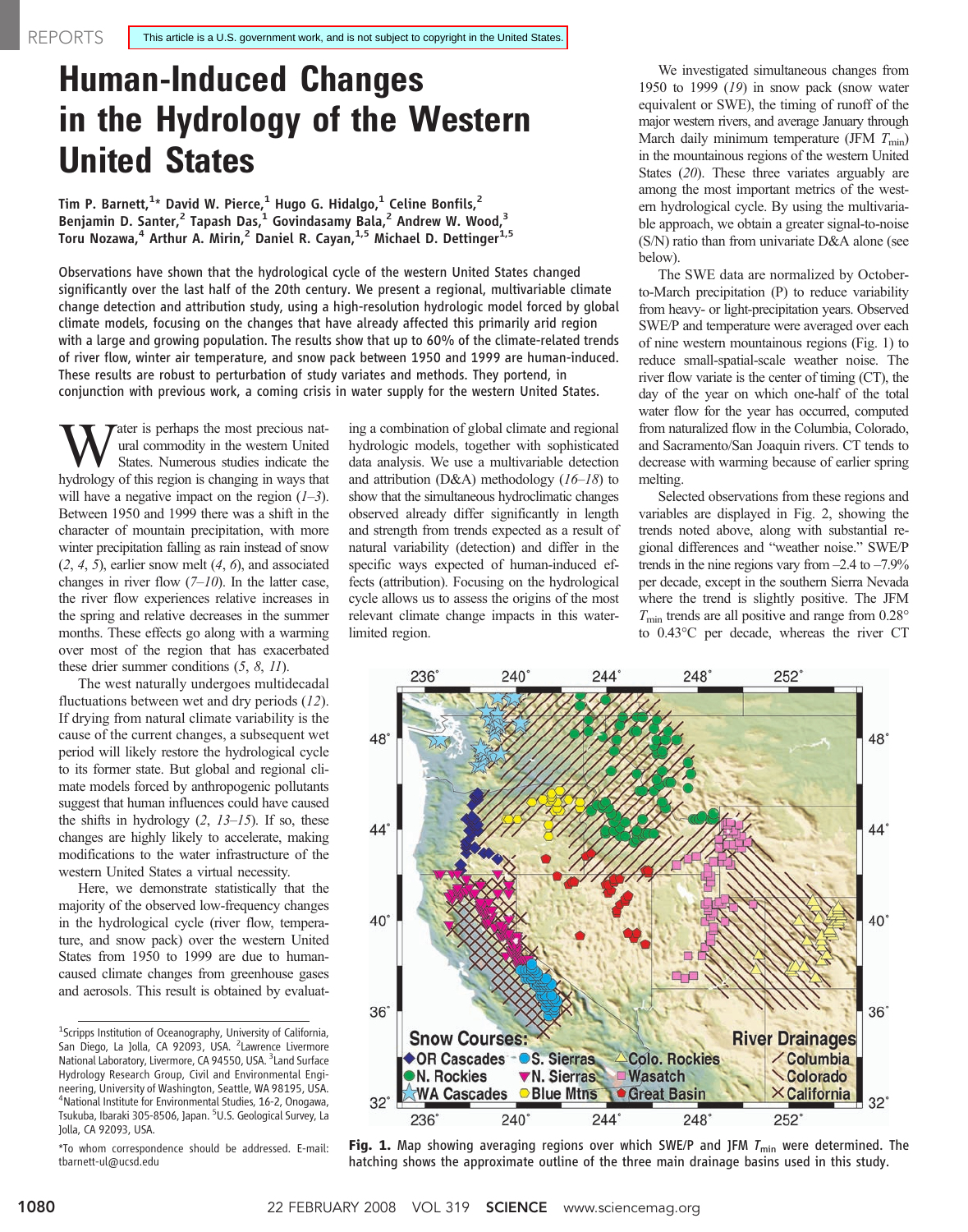arrives from 0.3 to 1.7 days per decade earlier. The challenge in D&A analysis is to determine whether a specific, predetermined signal representing the response to external forcing is present in these observations.

We compared the observations with results from a regional hydrologic model forced by global climate model runs. One of the global models, the Parallel Climate Model (PCM) (21), has been used previously in hydrological studies in the western United States (22) and realistically portrays important features of observed climate and the amplitude of natural internal variability. The second climate model, the anthropogenically forced medium-resolution Model for Interdisciplinary Research on Climate (MIROC) (23–25), was selected from the current Intergovernmental Panel on Climate Change (IPCC) AR4 set of global runs (26) because it had available many





20th-century ensemble members with daily data, and because it offered a high degree of realism in representing the Pacific Decadal Oscillation (PDO). We used the anthropogenically forced versions of these models to obtain an estimate for the expected signal not confounded by other forcing mechanisms. The models provided multiple realizations (10 for MIROC, 4 for PCM) of the historical response of the climate system to anthropogenic forcing. The daily output from these coarse-horizontal-resolution model results was downscaled to a  $1/8^{\circ} \times 1/8^{\circ}$  latitude-longitude grid by two different statistical methods [Bias Correction and Spatial Disaggregation (BCSD) (27) and Constructed Analogues (CA) (28)]. The downscaled temperature and precipitation data were supplied as input to the Variable Infiltration Capacity (VIC) hydrological model (15, 27, 29) to obtain river flow and SWE/P.

> Fig. 2. Observed time series of selected variables (expressed as unit normal deviates) used in the multivariate detection and attribution analysis. Taken in isolation, seven of nine SWE/P, seven of nine JFM  $T_{\text{min}}$ , and one of the three river flow variables have statistically significant trends.

Fig. 3. Fingerprints from the multivariate analysis of PCM and MIROC.

We used the downscaled model results to estimate an anthropogenic "fingerprint" for the PCM and MIROC models (30). The fingerprint describes the joint variability of SWE/P, JFM  $T_{\text{min}}$ , and river flow (Fig. 3) (20). The model fingerprints are very similar despite the different external forcings used (20, 26). The results show that warmer temperatures accompany decreases in SWE/P and decreases in CT of major western river systems. The sign of each variable is a monopole, indicating a coherent regional-scale signal over the western United States.

The temporal component of the fingerprint (not shown) is well represented by a simple trend. This implies that the fingerprint primarily captures the spatial expression of long-term changes, and not shorter-period climate modes (such as El Niño–Southern Oscillation or the PDO).

The signal strength is calculated as the leastsquares linear trend of the projection of a data set (model or observations) onto the fingerprint (20). The upper panel of Fig. 4 shows the ensemble mean signals for our various model runs and the observations (20). The observations show a positive signal indistinguishable from the PCM and MIROC anthropogenically forced runs. These signals exclude zero at the 95% confidence interval, thus achieving "detection."

We used 1600 years of downscaled control run data from two different global models (20) to estimate the probability that the observed signal could be due to natural, internal variability (Fig. 4, lower panel). The observed signal falls outside the range expected from natural variability with high confidence ( $P < 0.01$ ). In separate analyses for PCM and MIROC, the likelihood that the model signal arises from natural internal variability is between 0.01 and 0.001 (20). The different downscaling methods have little impact on these results. We conclude that natural internal climate variability alone cannot explain either the observed or simulated changes in SWE/P, JFM  $T_{\text{min}}$ , and CT in response to anthropogenic forcing.

PCM simulations forced solely by the combined impacts of observed solar variability and volcanic activity (Sol/Vol, Fig. 4) show a signal with sign opposite to that observed. We conclude that solar and volcanic forcing also fail to explain the observed hydrological changes.

Might anthropogenically induced precipitation changes account for our results? This is unlikely because our variables were chosen to minimize sensitivity to precipitation fluctuations. However, previous work has identified an anthropogenic effect on global-scale changes in precipitation (31). We conducted a univariate D&A analysis on precipitation, comparing the fingerprint obtained from the anthropogenic runs to the control runs and observations. The results (Fig. 4, lower panel) show that the observed changes in precipitation over the nine western U.S. mountain regions are indistinguishable from natural variability. We found the same for model precipitation (not shown). We conclude that although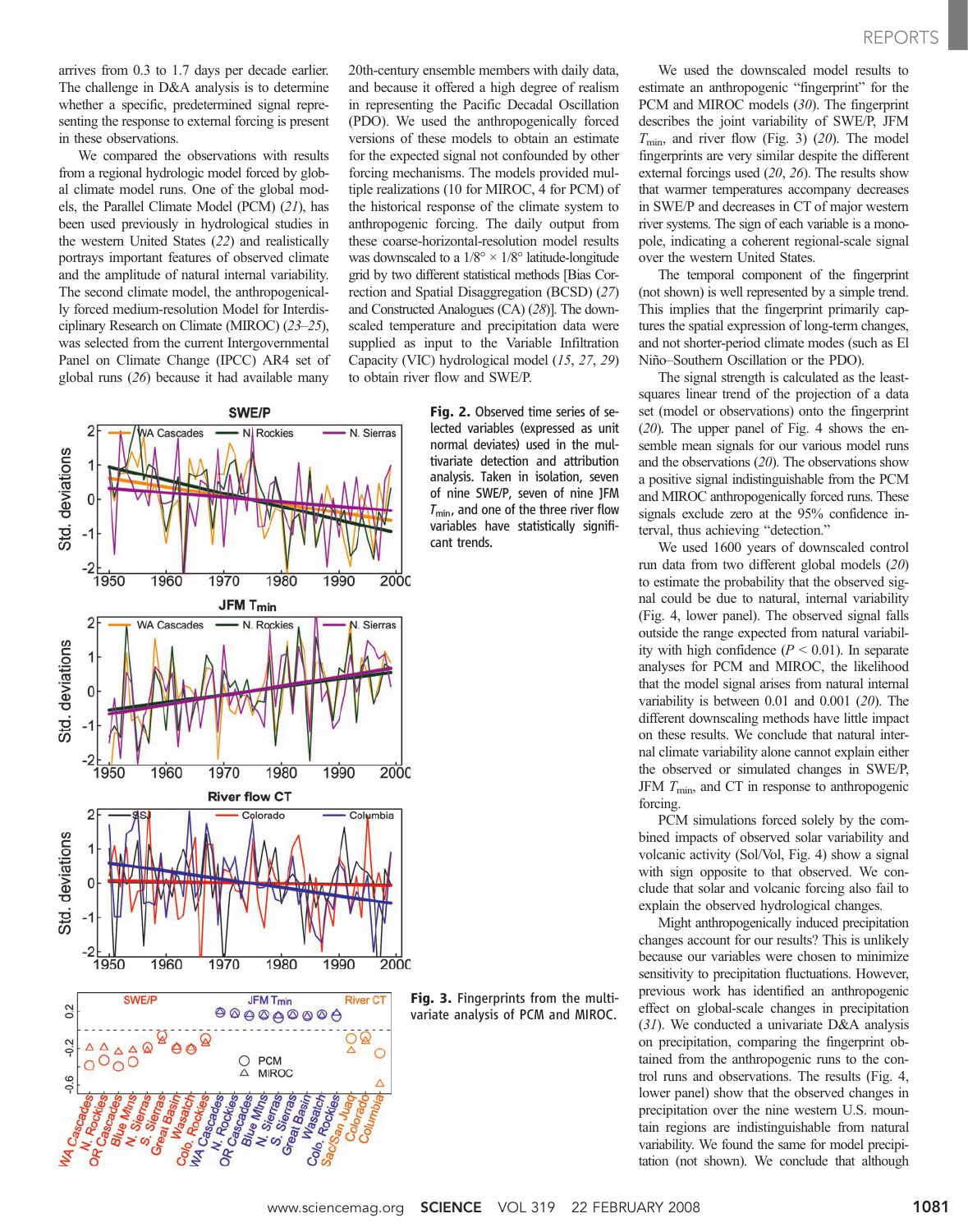precipitation may be affected by anthropogenic forcing on larger scales or in other regions, or in this region in the future, it cannot explain the strong changes in western U.S. hydrology from 1950 to 1999.

Finally, the observations are consistent with the anthropogenic model runs. The observed signal is stronger than found in either model, but



Fig. 4. Ensemble average signal strength (upper panel; standard deviations of the fingerprint's principal component per decade) and percentile rank of ensemble mean signal strength for the indicated model runs with respect to the combined (CCSM3-FV and PCM) control run (lower panel). Percentile values were calculated by Monte Carlo resampling of the control run taking into account N, the varying number of ensemble members. PCM (BCSD) and PCM (CA): PCM runs with anthropogenic forcing, with two different downscaling methods as described in the text  $(W = 4)$ . MIROC: MIROC runs with anthropogenic forcing  $(W = 10)$ . Sol/Vol: PCM runs with only solar and volcanic forcing included  $(N = 2)$ . The cross shows the signal strength obtained from the observations  $(W = 1)$ . For comparison purposes, also shown is the observed signal strength from a separate analysis of precipitation changes over the nine mountain regions (diamond). Values outside the hatched and crosshatched regions are significant at the 0.01 and 0.05 levels, respectively.

Fig. 5. Time-dependent S/N estimates for two different estimates of natural variability. The  $x$  axis is the last year of L-length linear trend in the signal estimate.

the differences are not statistically significant. The ensemble mean signal strength from PCM is 60% of the observed signal strength; that is, PCM estimates that three-fifths of the projected trend can be ascribed to human effects. The two downscaling methods give somewhat different signal strengths (Fig. 4), but the attribution holds no matter which is chosen. We conclude that application of a rigorous, multivariable D&A methodology shows a detectable and attributable signature of human effects on western hydrology.

We examined the time evolution of signal and noise by projecting the observations (signal) and control run data (noise) onto the multivariable fingerprint, then fitting linear trends of increasing length  $L$  to the resulting projected time series. This enabled us to calculate a S/N ratio as a function of  $L$  (from 10 to 50 years); Fig. 5 shows that the S/N ratio rises above the 5% significance threshold no later than 1986. This result is robust to uncertainties in the model fingerprint, model-based noise estimates, and statistical downscaling method  $(20)$ . We also repeated the D&A analysis without areal weighting and found that it made no difference in our conclusions.

The variables examined here covary in a physically and internally consistent way: An increase in minimum temperature is associated with less SWE/P and earlier runoff. Quantitatively, we also compared the S/N obtained from separate analyses of each variable with that obtained for the full multivariable problem (20). For fixed choices of fingerprint, noise, and downscaling (32), the S/N values from the separate SWE/P, JFM  $T_{\text{min}}$ , and CT analyses were 2.90, 2.95, and 1.85, respectively, all significant at about the 0.05 level or above. The multivariable analysis had a S/N of 3.62, and so it has quantitative value as well as providing a test of whether SWE/P, JFM  $T_{\text{min}}$ , and CT covary in a physically consistent way.

Our results are robust with respect to uncertainties in model estimates of anthropogenic climate fingerprints and natural variability, downscaling method, and the choice of univariate or multivariate D&A analysis. Estimates of natural variability used for significance testing agree well with those derived from paleo proxies (20). The analyses show with high confidence that



the majority of the detrimental changes already seen in western U.S. hydrology are caused by human-induced effects. PCM, which has the most realistic signal strength, shows that human effects account for 60% of the observed 1950– 1999 trend in signal strength. MIROC accounts for 35% of the trend. On the basis of Fig. 4 (upper panel) and the discussion of MIROC in (20), the PCM number seems more reliable.

Our results are not good news for those living in the western United States. The scenario for how western hydrology will continue to change has already been published using one of the models used here [PCM (2)] as well as in other recent studies of western U.S. hydrology [e.g.,  $(15)$ ]. It foretells water shortages, lack of storage capability to meet seasonally changing river flow, transfers of water from agriculture to urban uses, and other critical impacts. Because PCM performs so well in replicating the complex signals of the last half of the 20th century, we have every reason to believe its projections and to act on them in the immediate future.

#### References and Notes

- 1. P. Gleick, Water Resour. Res. 23, 1049 (1987).
- 2. ACPI, The Accelerated Climate Prediction Initiative, Clim. Change 62, 444 (2004).
- 3. B. Udall, G. Bates, Intermountain West Climate Summary, Western Water Assessment, January 2007 (available from University of Colorado).
- 4. A. F. Hamlet, P. W. Mote, M. P. Clark, D. P. Lettenmaier, J. Clim. 18, 4545 (2005).
- 5. N. Knowles, M. D. Dettinger, D. R. Cayan, J. Clim. 19, 4545 (2006).
- 6. P. W. Mote, A. F. Hamlet, M. P. Clark, D. P. Lettenmaier, Bull. Am. Meteorol. Soc. 86, 39 (2005).
- 7. M. D. Dettinger, D. R. Cayan, J. Clim. 8, 606 (1995).
- 8. D. R. Cayan, S. Kammerdiener, M. D. Dettinger, J. Caprio, D. Peterson, Bull. Am. Meteorol. Soc. 82, 399 (2001).
- 9. I. T. Stewart, D. R. Cayan, M. D. Dettinger, J. Clim. 18, 1136 (2005).
- 10. S. K. Regonda, B. Rajagopalan, M. Clark, J. Pitlick, J. Clim. 18, 372 (2005).
- 11. P. Y. Groisman et al., J. Hydrometeorol. 5, 64 (2003).
- 12. Colorado River Basin Water Management, Evaluating and Adjusting to Hydroclimatic Variability (National Academy of Sciences, Washington, DC, 2007).
- 13. P. C. D. Milly, K. A. Dunne, A. V. Vecchia, Nature 438, 347 (2005).
- 14. R. Seager et al., Science 316, 1181 (2007); published online 4 April 2007 (10.1126/science.1139601).
- 15. N. Christiansen, D. Lettenmaier, Hydrol. Earth Syst. Sci. Discuss. 3, 1 (2006).
- 16. T. P. Barnett, M. Schlesinger, J. Geophys. Res. 92, 14772 (1987).
- 17. B. D. Santer et al., Clim. Dyn. 12, 77 (1995).
- 18. R. Schnur, K. I. Hasselmann, Clim. Dyn. 24, 45 (2005). 19. Note that this period excludes the large-scale changes in runoff, precipitation, and water storage that have occurred in the southwest, especially the Colorado River drainage, since 2000. We do not claim that the large changes since
- 2000 are necessarily the result of human-induced warming.
- 20. See supporting material on Science Online.
- 21. W. Washington et al., Clim. Dyn. 16, 755 (2000). 22. T. P. Barnett et al., Clim. Change 62, 1 (2004).
- 23. K-1 Model Developers, K-1 Coupled Model (MIROC) Description (K-1 Technical Report 1), H. Hasumi, S. Emori, Eds. (Center for Climate System Research, University of Tokyo, 2004).
- 24. T. Nozawa et al., Geophys. Res. Lett. 32, L20719 (2005).
- 25. T. Nozawa et al., MIROC, CGER's Supercomputer Monograph Report 12 (Center for Global Environmental Research, National Institute for Environmental Studies, Tsukuba, Japan, 2007).